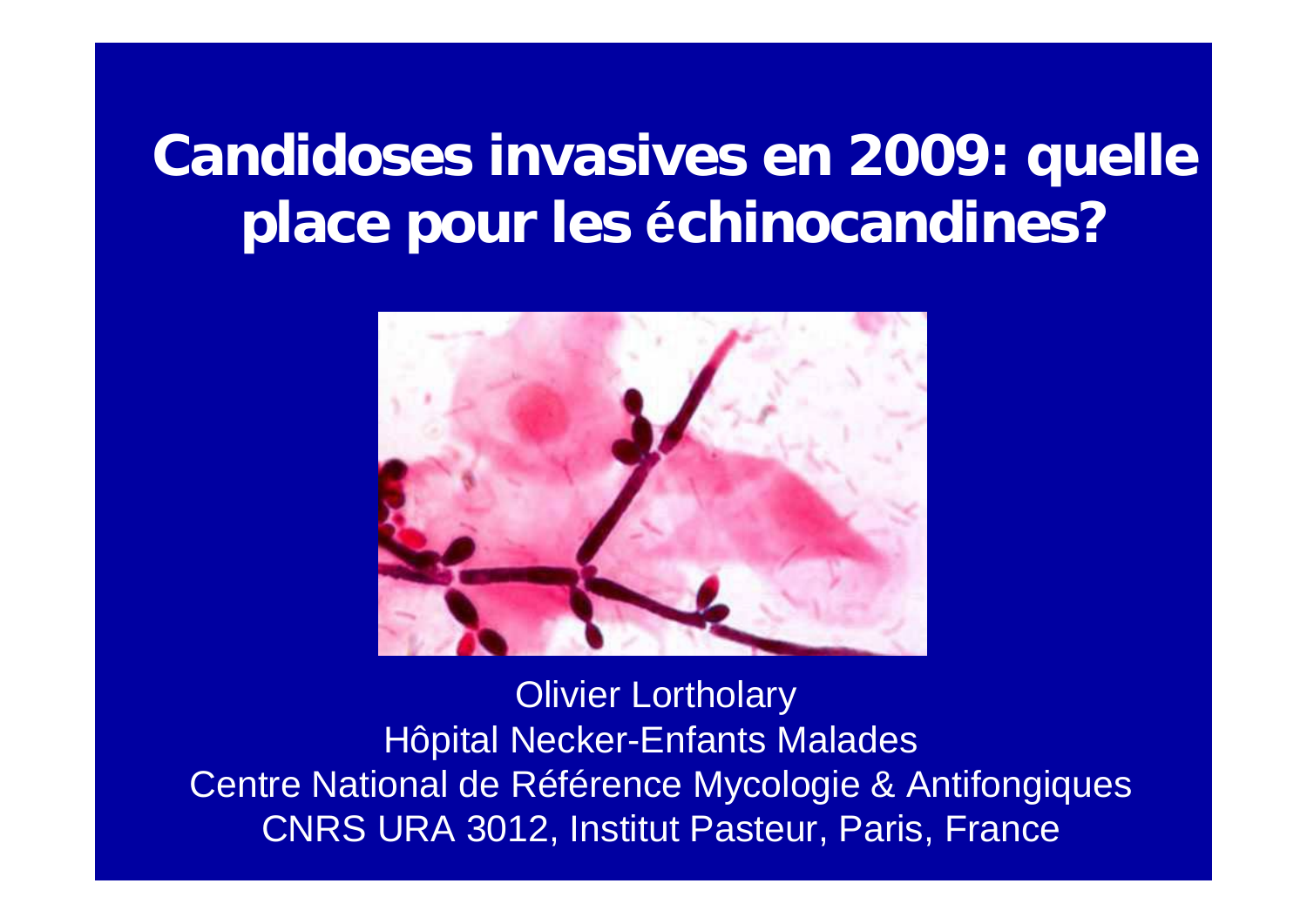# Prospective analysis of 1,936 yeast isolates in blood cultures in Paris hospitals (2002–2007)



Lortholary et al. Submitted for publication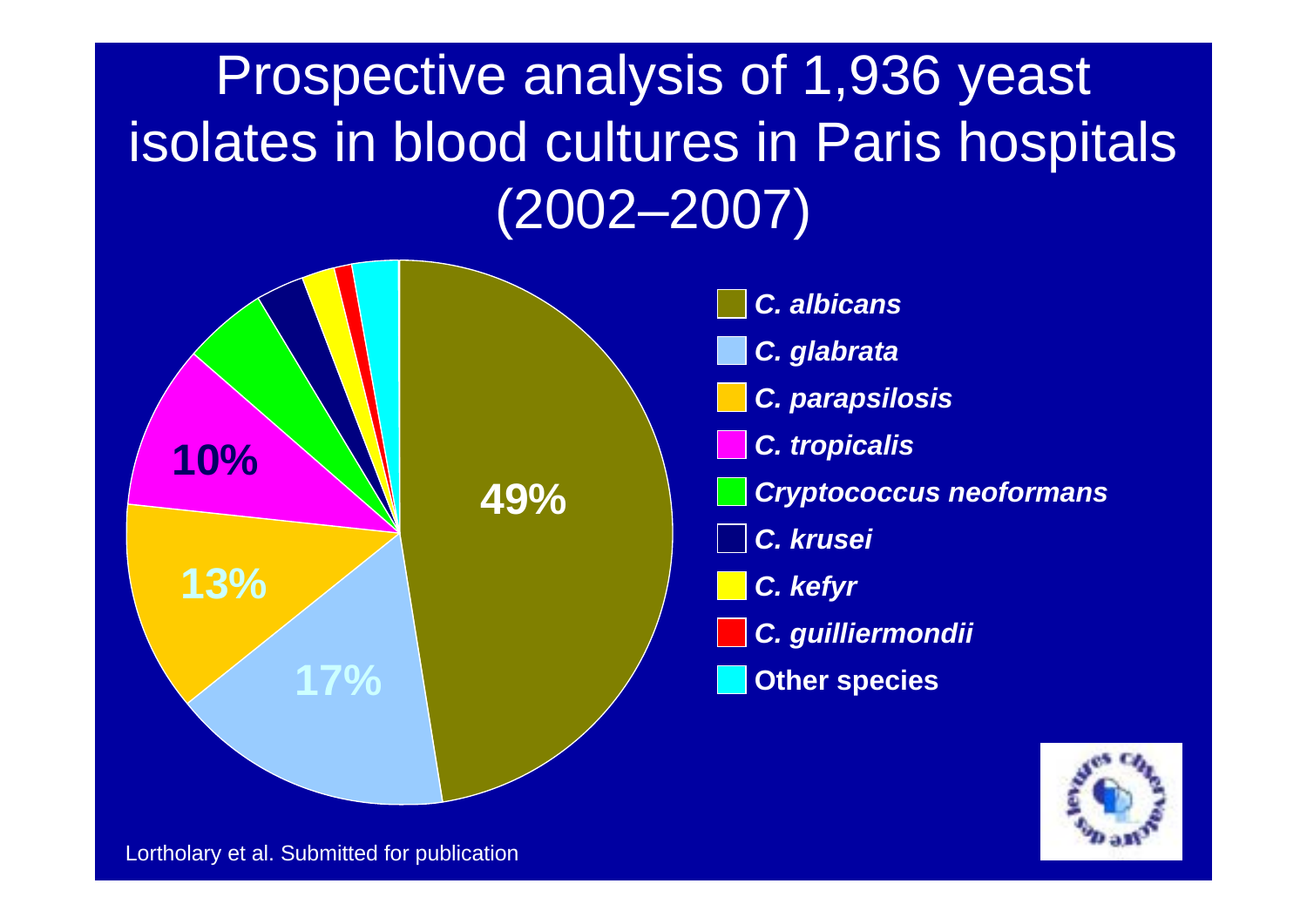## **Major underlying factors during yeast fungemia in Paris**

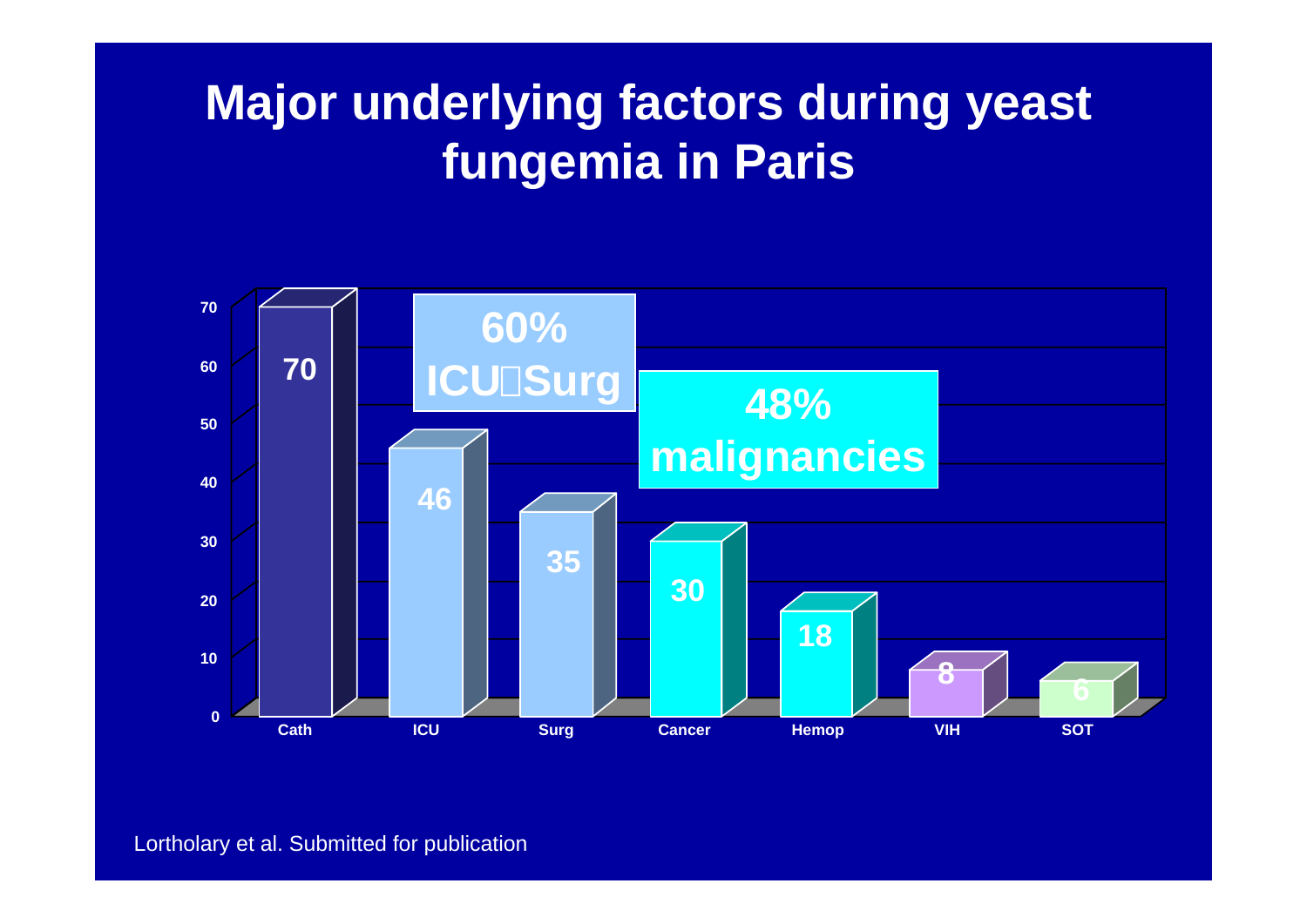# In vitro susceptibility to fluconazole in ICU

- $\bullet$ Prospective multicenter study in France
- •305 identified isolates, 210 tested isolates
- •17% R or S-DD to fluconazole (validated methods)

| <b>Species</b>         | <b>Distribution</b> | in vitro susceptibility to fluconazole |      |           |
|------------------------|---------------------|----------------------------------------|------|-----------|
|                        |                     | Nb. tested                             | s    | S-DD or R |
| Candida albicans       | 174 (57%)           | 113                                    | 96%  | 4%        |
| Candida glabrata       | (17%)<br>51         | 38                                     | 50%  | 50%       |
| Candida parapsilosis   | (7,5%)<br>23        | 19                                     | 90%  | 10%       |
| Candida krusei         | $(5,2\%)$<br>16     | 6                                      | 17%  | 83%       |
| Candida tropicalis     | (4,9%<br>15         | 14                                     | 86%  | 14%       |
| Candida kefyr          | $(3,6\%)$<br>11     | 9                                      | 100% | 0         |
| Candida guilliermondii | $(1,6\%)$<br>5      | 5                                      | 80%  | 20%       |
| Candida lusitaniae     | $(0,7\%)$<br>2      | 2                                      | 100% | 0         |
| <b>Autres Candida</b>  | $(2,6\%)$<br>8      | 4                                      | 50%  | 50%       |
| Total                  | 305                 | 210                                    | 83%  | 17%       |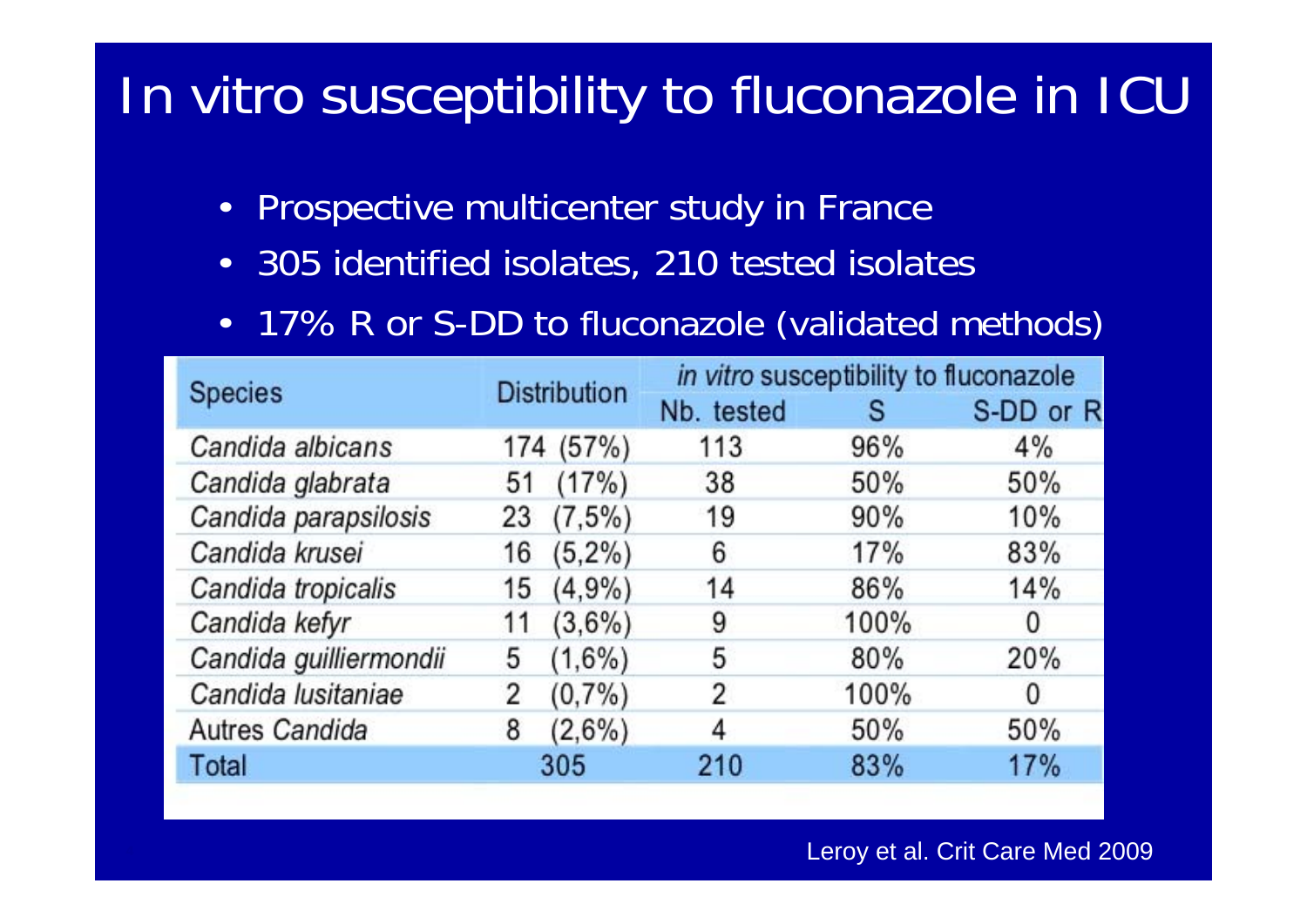## **Cross-"resistance" to azoles in C. glabrata blood isolates (n=149)**

|          |                | VRZ (µg/ml)             |                |                |                |                  |                         |                  |                |               |
|----------|----------------|-------------------------|----------------|----------------|----------------|------------------|-------------------------|------------------|----------------|---------------|
|          |                | 0.03                    | 0.06           | 0.12           | 0.25           | 0.5              | $\overline{1}$          | $\overline{2}$   | $\overline{4}$ | $M_{\star}$ 8 |
|          | 20.12          | $\overline{1}$          |                |                |                |                  |                         |                  |                |               |
|          | $\overline{1}$ | $\overline{\mathbf{1}}$ | $\overline{1}$ |                |                |                  |                         |                  |                |               |
| (lug/ml) | $\overline{4}$ |                         | $\overline{1}$ | $\overline{4}$ | 6              | $\overline{1}$   |                         |                  |                |               |
|          | 8              |                         | $\overline{2}$ | 15             | 21             | 16               | $\overline{2}$          |                  |                |               |
|          | 16             |                         | $\overline{1}$ | $\overline{1}$ | 8              | 20               | $\overline{2}$          |                  |                |               |
|          | 32             |                         |                | $\overline{1}$ | $\overline{1}$ | 8                | $\overline{2}$          |                  |                | 1             |
|          | M.64           |                         |                |                | 1              | $\boldsymbol{3}$ | $\overline{\mathbf{2}}$ | $\boldsymbol{3}$ | 14             | 10            |

Lortholary et al. AAC 2007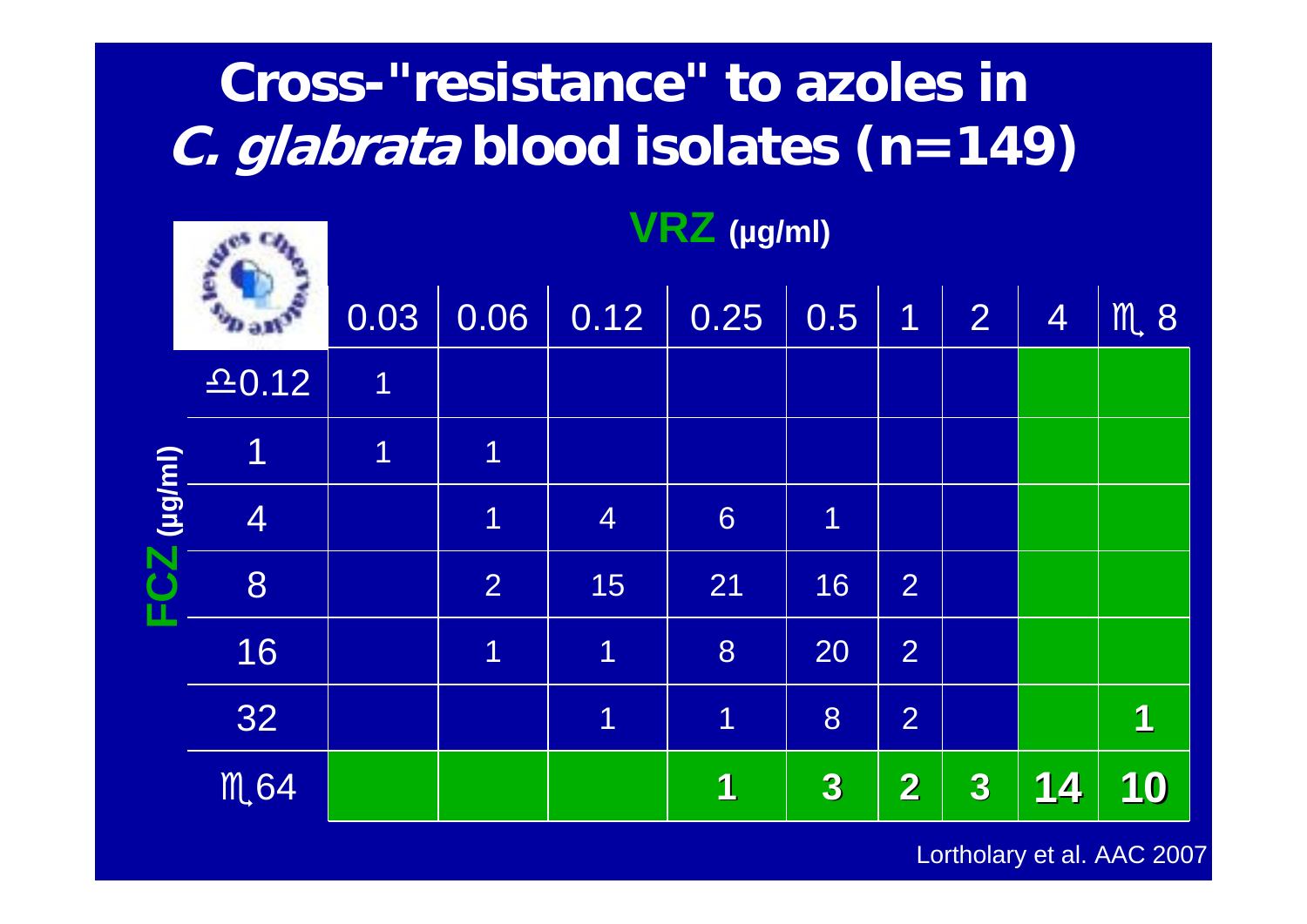Influence of recent  $(430 \text{ days})$  exposure to fluconazole on the distribution of species responsible for BSI **(French YEASTS group, n = 1685)**



**Risk of Fluco-resistant isolate causing BSI significantly associated with prior exposure to Fluco (OR =1.95** [1.25-3.06], P=0.003**)**

Lortholary et al. Submitted for publication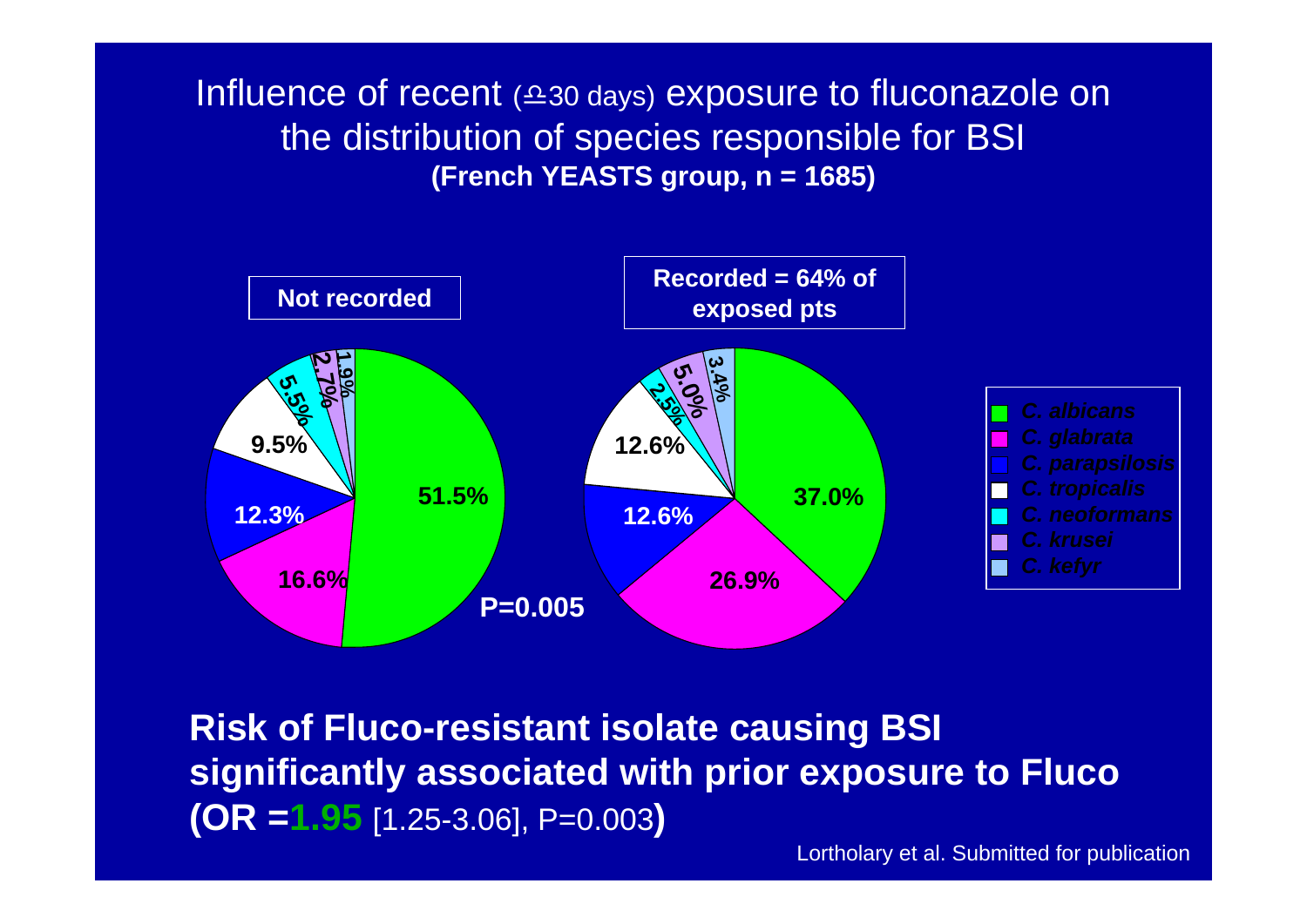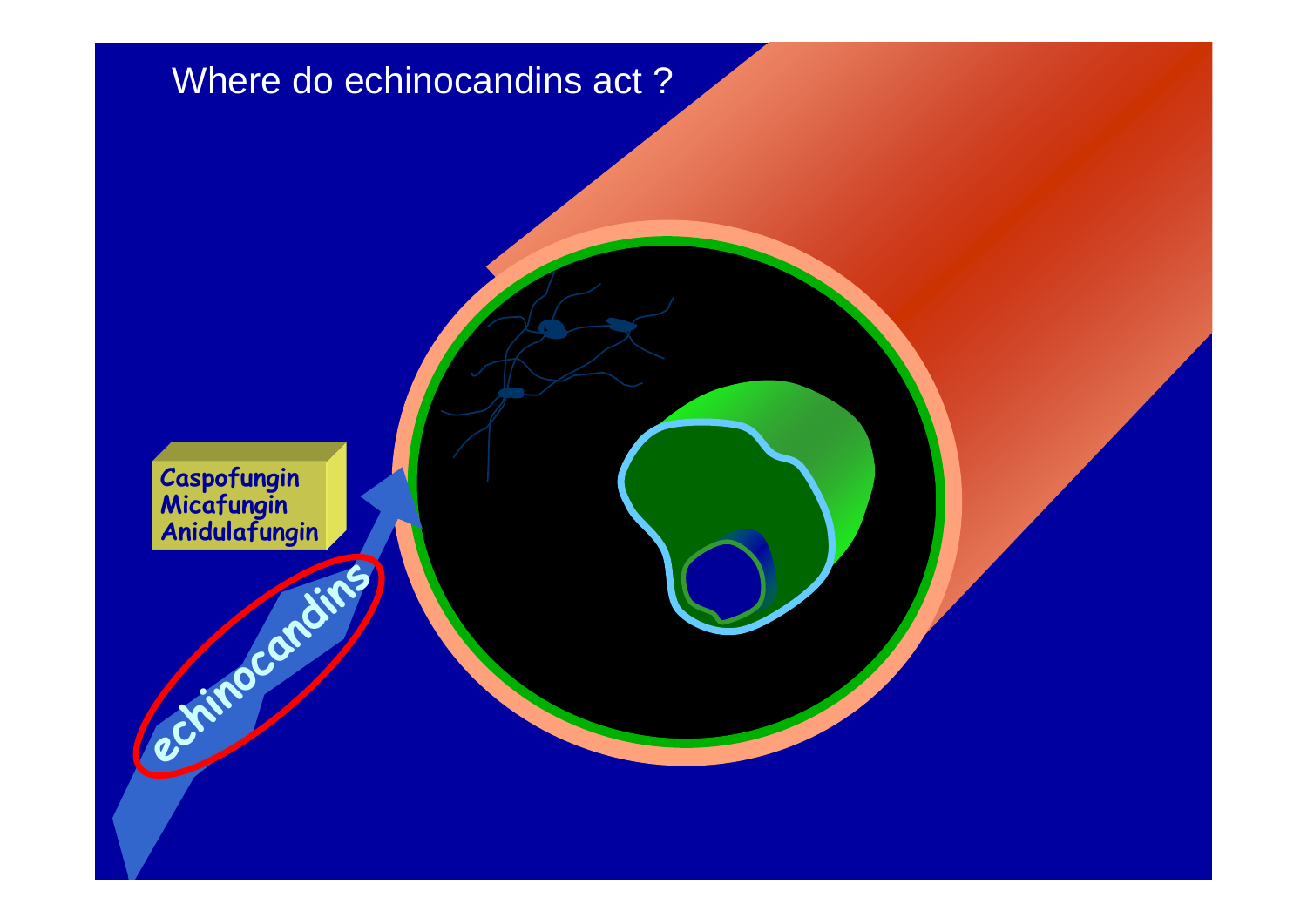### **Echinocandins have excellent** *in vitro***activity vs.** *Candida* **spp., including fluconazole-resistant isolates**

#### **Caspofungin** *in vitro* **Activity**

| Organism        |                                                         | <b>All isolates</b><br>(EUCAST method) $1$ |                           |                                   | <b>Resistant isolates</b><br>(CLSI method) <sup>2</sup> |      |
|-----------------|---------------------------------------------------------|--------------------------------------------|---------------------------|-----------------------------------|---------------------------------------------------------|------|
|                 | $MIC_{50}$<br>No. of<br>$(\mu g/ml)$<br><b>isolates</b> | $MIC_{90}$<br>$(\mu g/ml)$                 | No. of<br><b>isolates</b> | MIC <sub>50</sub><br>$(\mu g/ml)$ | $MIC_{90}$<br>$(\mu g/ml)$                              |      |
| C. albicans     | 404                                                     | 0.5                                        | 0.5                       | 41                                | 0.03                                                    | 0.06 |
| C. glabrata     | 157                                                     | 0.5                                        | $\mathbf 1$               | 110                               | 0.03                                                    | 0.06 |
| C. tropicalis   | 62                                                      | 0.5                                        | $\overline{1}$            |                                   |                                                         |      |
| C. parapsilosis | 109                                                     | $\overline{2}$                             | $\overline{2}$            |                                   |                                                         |      |
| C. krusei       | 21                                                      | 1                                          | $\overline{2}$            | 146                               | 0.12                                                    | 0.25 |

1. Dannaoui E, *et al*. *Antimicrob Agents Chemother* 2008; **52:**778–81;

2. Messer SA, *et al*. *J Clin Microbiol* 2006; **44:**324–6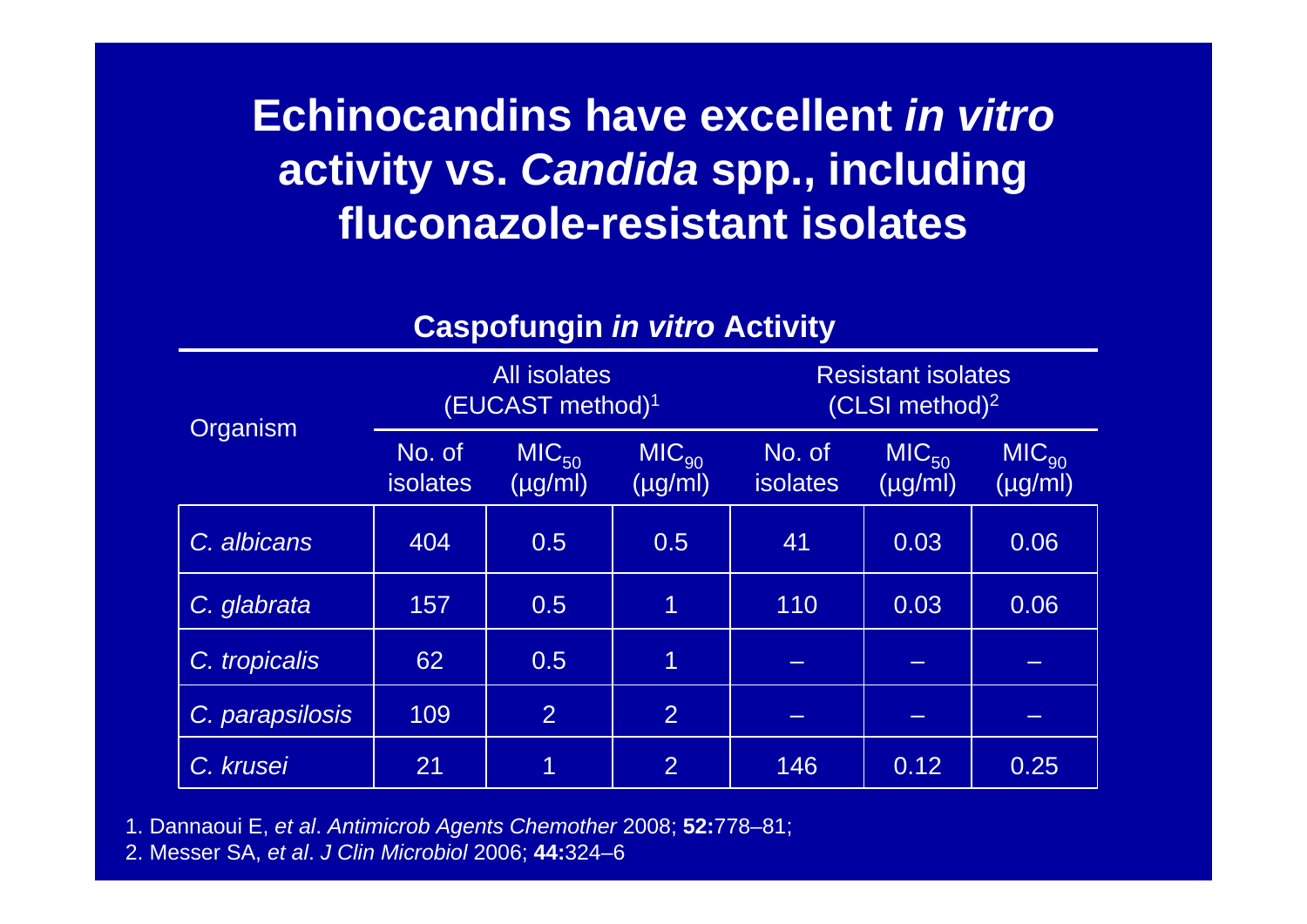## **Caspofungin in candidemia**

Randomized, multicentre, double-blind trial Non-neutropenic and neutropenic patients

Global response at end of intravenous therapy

| <b>Analysis</b>                           | Caspofungin<br>70/50 mg<br>n/m<br>(%) | <b>Amphotericin B</b><br>$0,6 - 1.0$ mg/kg<br>n/m<br>(% ) | <b>Estimated difference</b><br>% (95.6% CI) |
|-------------------------------------------|---------------------------------------|-----------------------------------------------------------|---------------------------------------------|
| <b>MITT</b><br>$(n=224)$                  | 80/109<br>(73.4)                      | 71/115<br>(61.7)                                          | 12.7% *<br>$(-0,7, 26,0)$                   |
| <b>Evaluable</b><br>patients<br>$(n=185)$ | 71/88<br>(80.7)                       | 63/97<br>(64.9)                                           | 15.4% **<br>(1.1, 29.7)                     |

No difference according to species



Mora-Duarte et al. *NEJM* 2002.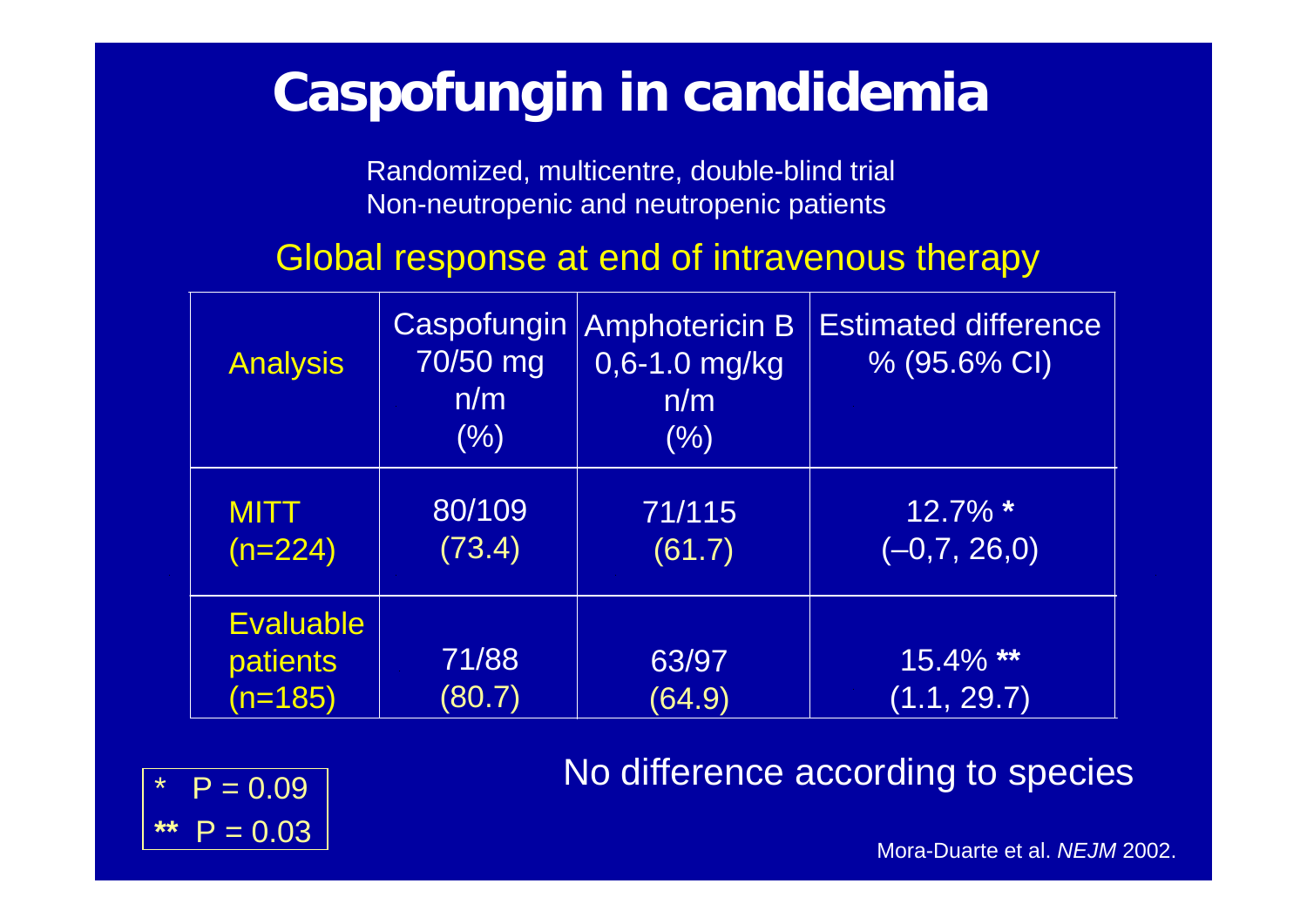### **Micafungin and candidemia/IC**

Randomized, multicentre, double-blind, non-inferiority phase III trial; non-neutropenic and neutropenic patients

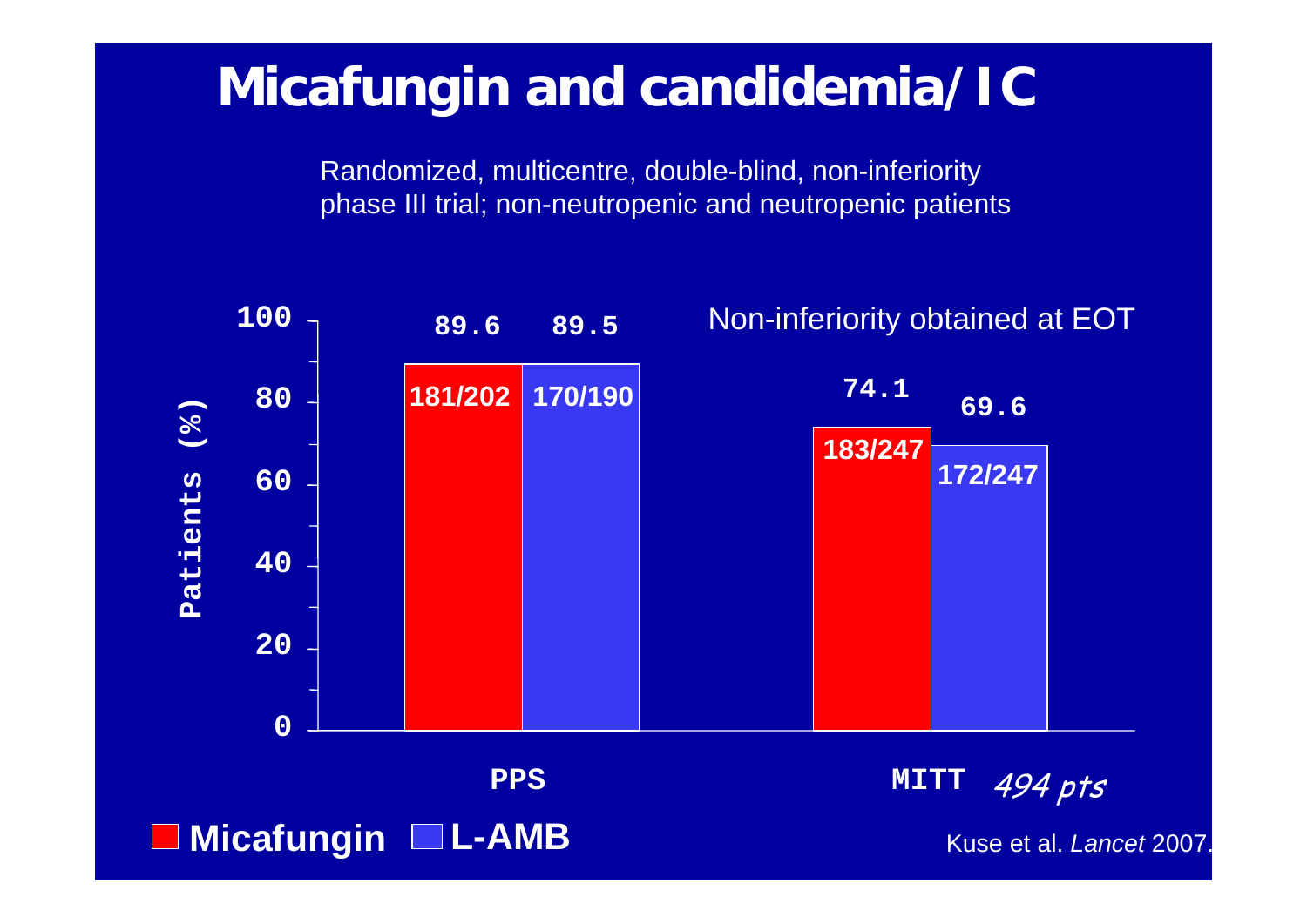## **Adverse events**

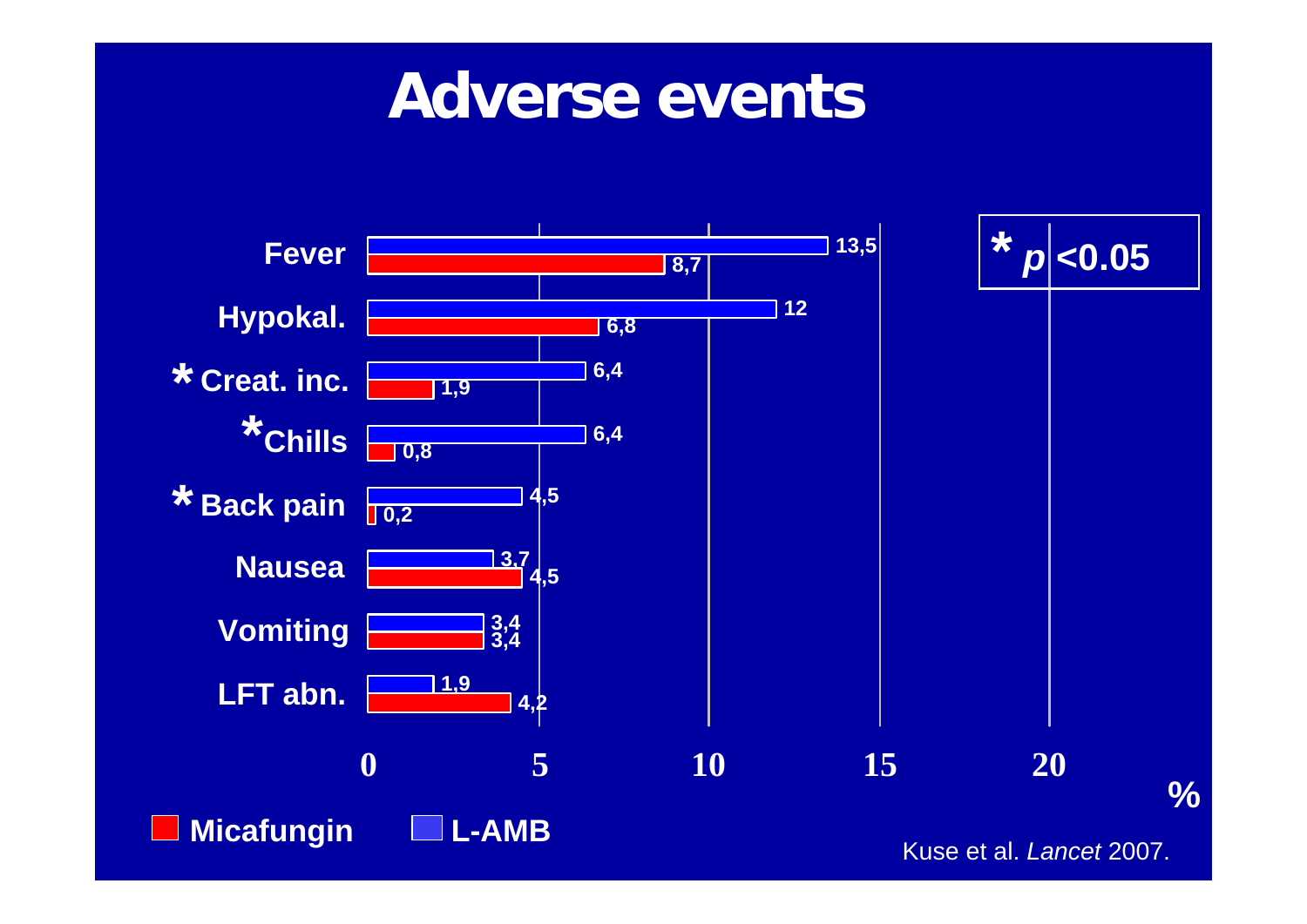## **Micafungin vs caspofungin in candidemia/IC**

- $\bullet$  Double-blind, randomized trial in adults with candidemia or invasive candidiasis (IC) comparing:
	- micafungin 100mg/d (N=191)
	- $$ micafungin 150mg/d (N=199)
	- std. dose <u>caspofungin</u> (N=188)
- $\bullet$  Approximately 85% of patients had candidemia, 15% had IC.
- $\bullet$  No significant differences in treatment success at EoT, mortality, relapsing/emergent infections, or AEs.



**Micafungin 100mg/d and 150mg/d equivalent to standard dose caspofungin for candidemia/IC.**

Pappas et al. *CID* 2007.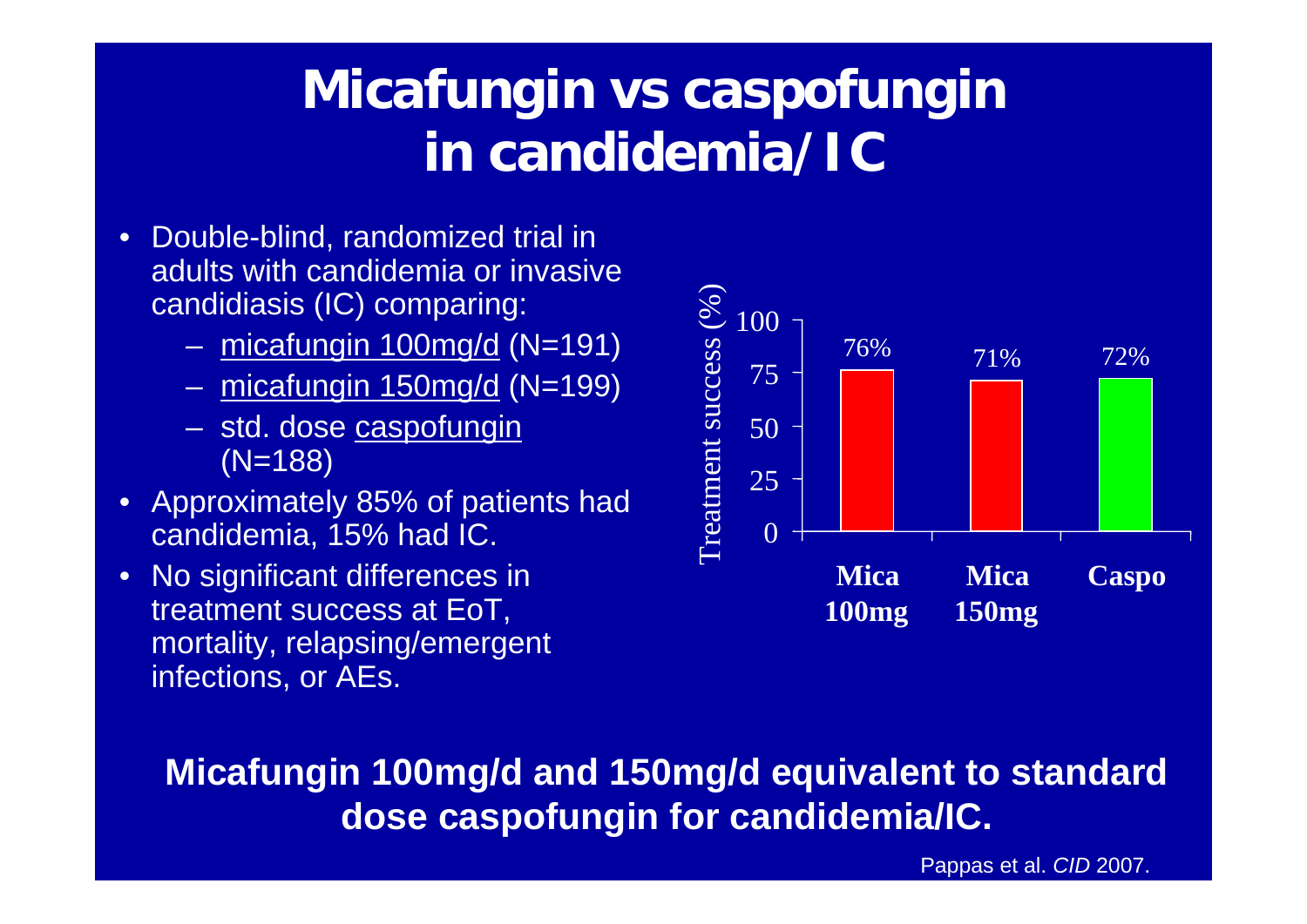## **Anidulafungin in candidemia/IC**

- $\mathcal{L}_{\mathcal{A}}$  Randomized, doubleblind, multicenter, 2-step non-inferiority/superiority, phase III trial
- anidulafungin IV 200 mg load; 100 mg /d
- fluconazole IV 800 mg load; 400 mg /d



#### **Primary endpoint (global response at end of IV therapy):**

|                        |                   | <b>Treatment Group</b>  |                                              |             |
|------------------------|-------------------|-------------------------|----------------------------------------------|-------------|
| <b>Response (MITT)</b> | Anid<br>$N = 127$ | <b>Flu</b><br>$N = 118$ | <b>Treatment</b><br><b>Difference</b><br>(%) | 95% CI      |
| Success, n (%)         | 96 (75.6)         | 71 (60.2)               | 15.42                                        | 3.85, 26.99 |
| Failure, n (%)         | 31(24.4)          | 47 (39.8)               |                                              |             |

Reboli et al. *NEJM* 2007.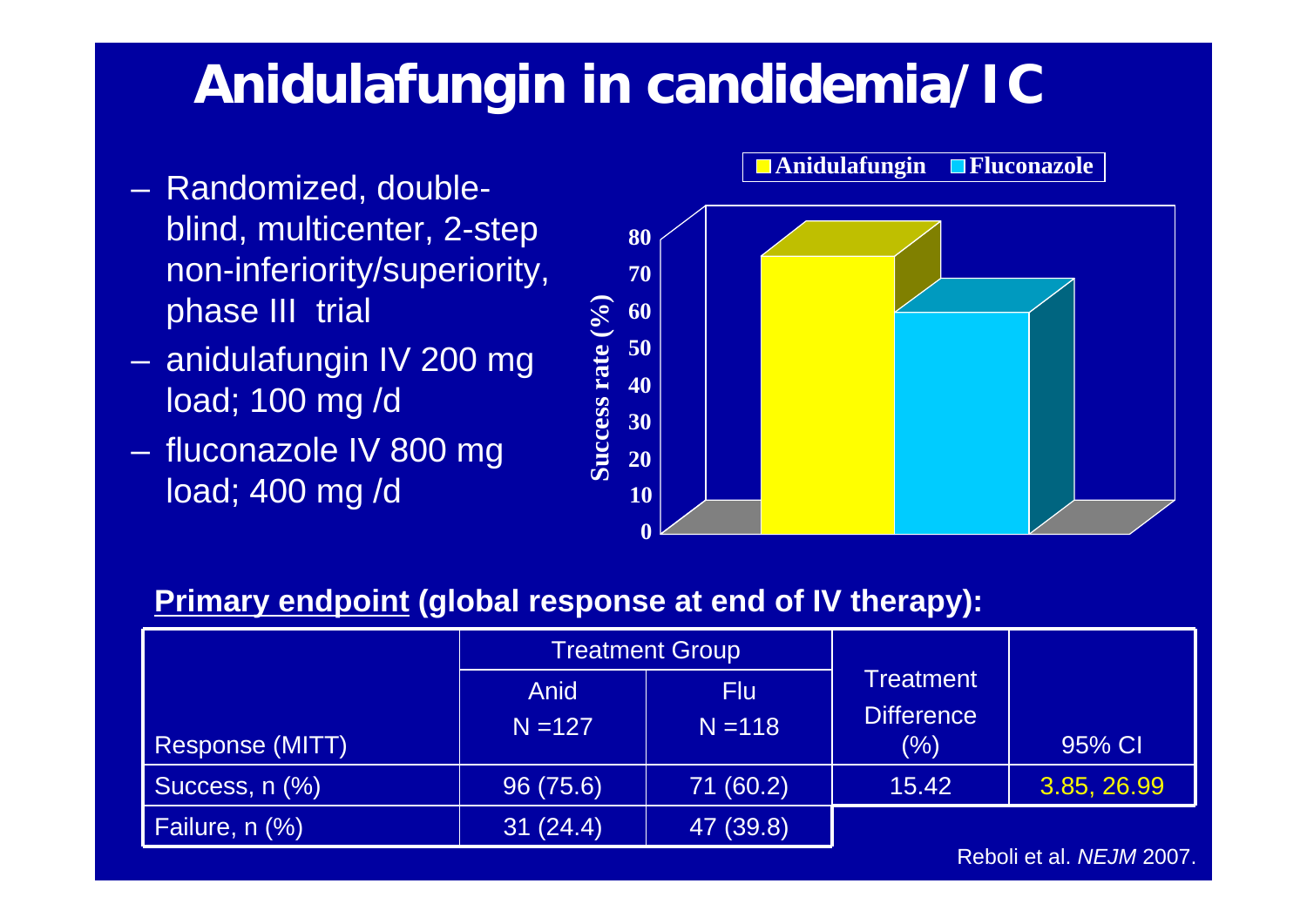#### **IDSA 2009 guidelines for invasive candidiasis**

| <b>Condition or</b>                                           | <b>Therapy</b>                                                  |                              |                                                                                                         |             |  |
|---------------------------------------------------------------|-----------------------------------------------------------------|------------------------------|---------------------------------------------------------------------------------------------------------|-------------|--|
| treatment group                                               | <b>Primary</b>                                                  |                              | <b>Alternative</b>                                                                                      |             |  |
|                                                               | <b>Recommendation</b>                                           | Rank                         | <b>Recommendation</b>                                                                                   | <b>Rank</b> |  |
| Non-neutropenic<br>patients                                   |                                                                 |                              |                                                                                                         |             |  |
| <b>Candidaemia</b><br>(targeted therapy)                      | <b>Fluconazole or an</b><br>echinocandin                        | $A-I$                        | <b>Lipid formulation of AmB</b><br>(LFAmB) or amphotericin B<br>deoxycholate (AmB-d) or<br>voriconazole | $A-I$       |  |
| <b>Suspected</b><br><b>candidiasis</b><br>(empirical therapy) | As for candidaemia;<br>echinocandin or<br>fluconazole preferred | $B-III$                      | <b>LFAmB or AmB-d</b>                                                                                   | $B-HI$      |  |
| Neutropenic patients                                          |                                                                 |                              |                                                                                                         |             |  |
| <b>Candidaemia</b><br>(targeted therapy)                      | <b>Echinocandin or</b><br><b>LFAmB</b>                          | $A-H$                        | <b>Fluconazole or voriconazole</b>                                                                      | $B-III$     |  |
| <b>Suspected</b><br><b>candidiasis</b><br>(empirical therapy) | <b>LFAmB</b> or<br>caspofungin or<br>voriconazole               | A-I (B-I for<br><b>VRCZ)</b> | <b>Fluconazole or itraconazole</b>                                                                      | $B-I$       |  |

• Echinocandins favoured for moderately severe to severe illness and in patients with recent azole exposure, and as initial therapy in patients with or suspected to have *C. glabrata* infection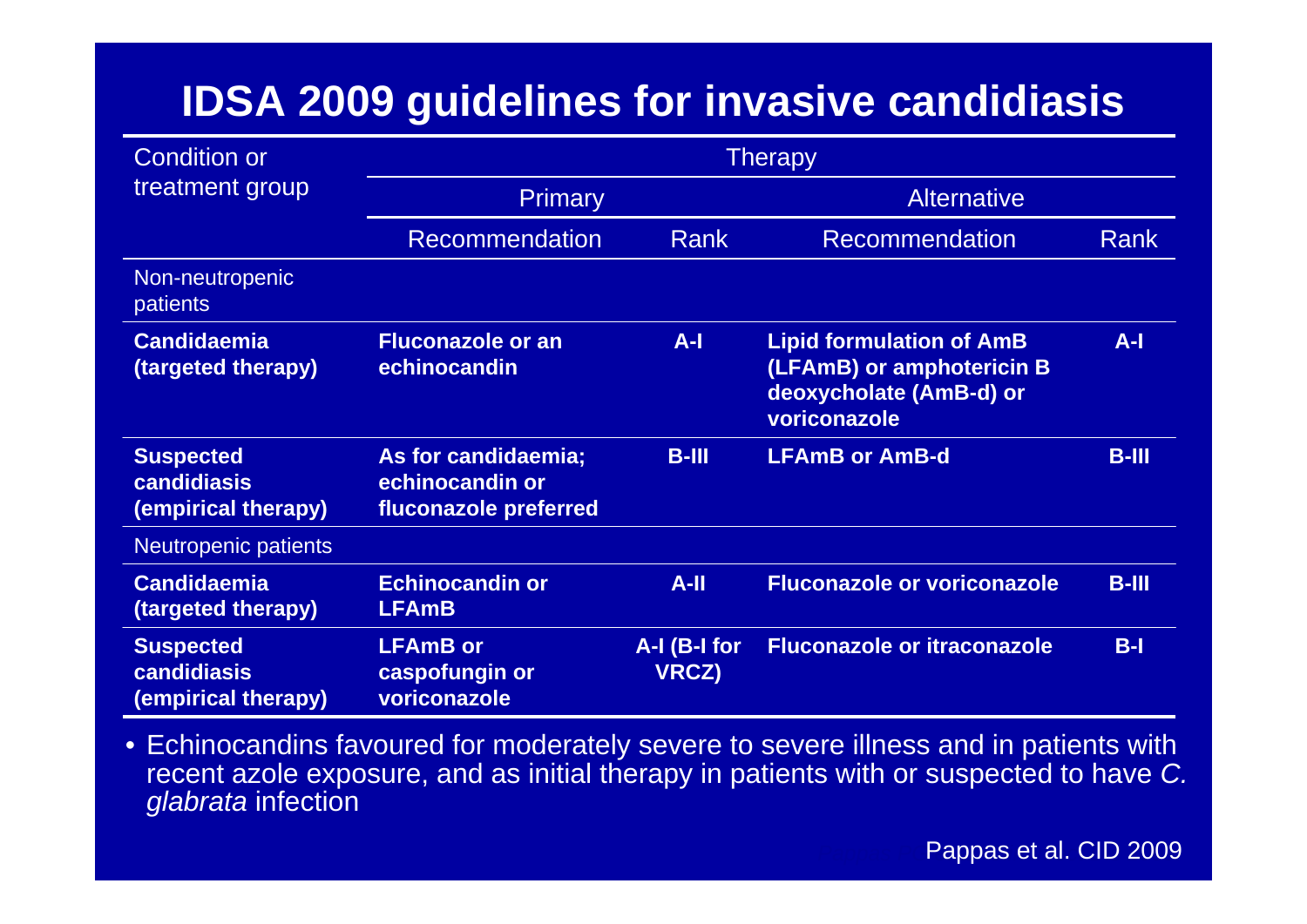#### **Initial empiric anti-Candida treatment in ICU**

| 65.7%                                  |      | <b>Fluconazole</b><br>83.8%                |  |
|----------------------------------------|------|--------------------------------------------|--|
| 18.1%                                  |      | Caspofungin                                |  |
|                                        | 5.5% | Voriconazole                               |  |
|                                        | 30%  | Caspofungin + Fluconazole                  |  |
|                                        | 2.2% | <b>Liposomal amphotericin B</b>            |  |
|                                        | 1.1% | Amphotericin B deoxycholate                |  |
| <b>Amarcand</b>                        | 1.1% | <i><u><b>Itraconazole</b></u></i>          |  |
| <b>Prospective Study</b>               | 1.1% | Caspofungin + Voriconazole                 |  |
| $n = 271$                              | 0.4% | Amphotericin B lipid complex               |  |
|                                        | 0.4% | Amphotericin B deoxycholate + Fluconazole  |  |
|                                        | 0.4% | Amphotericin B deoxycholate + Flucytosine  |  |
|                                        | 0.4% | Amphotericin B deoxycholate + Voriconazole |  |
|                                        | 0.4% | Liposomal amphotericin B + Caspofungin     |  |
|                                        | 0.4% | Liposomal amphotericin B + Flucytosine     |  |
| <b>Leroy et al. Crit Care Med 2009</b> |      |                                            |  |